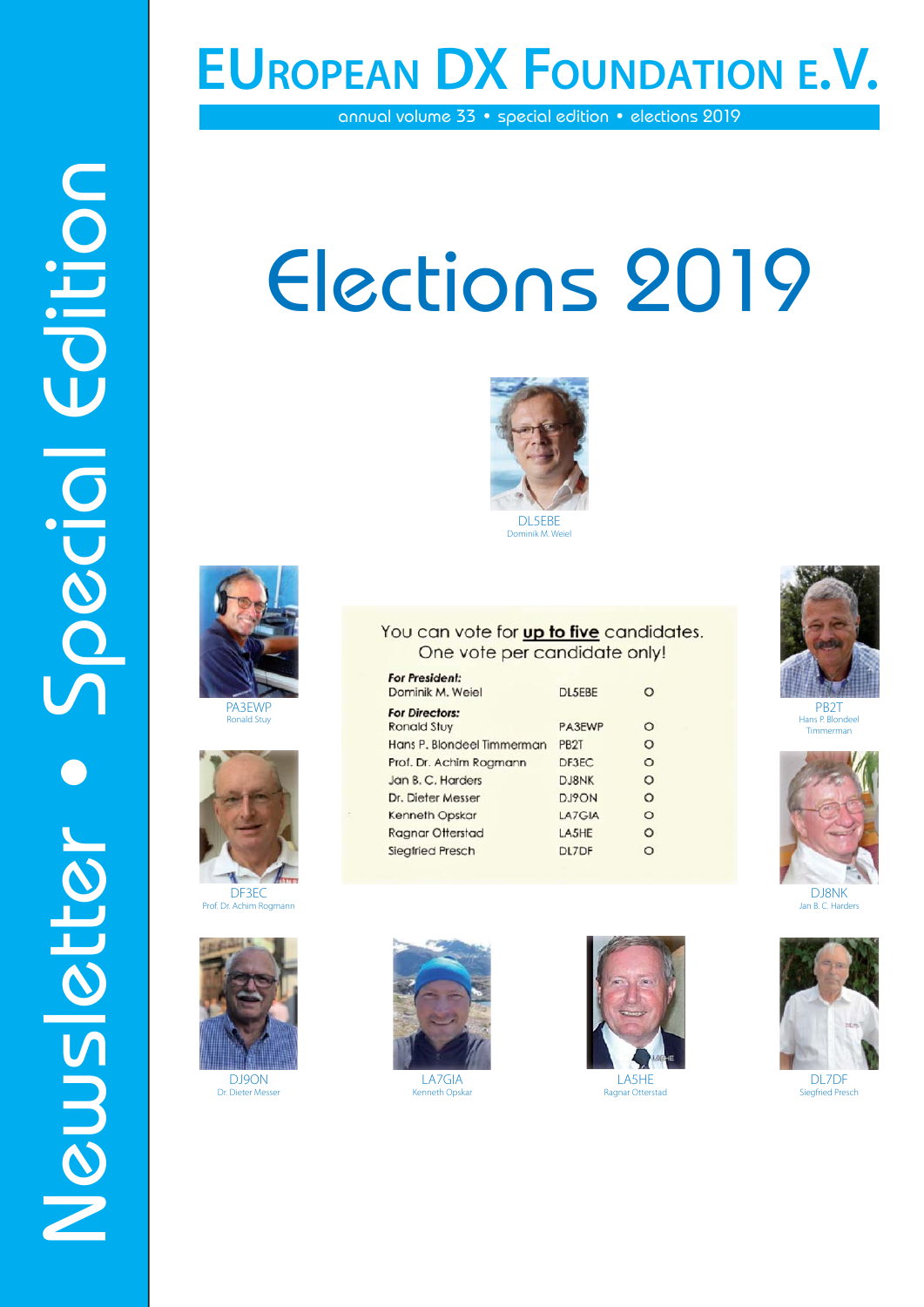# EUDXF ELECTIONS 2019

# *Foreword of the EUDXF President*

## **Dear EUDXF Members,**

welcome to the July special edition of the EUDXF newsletter which this time is entirely dedicated to the upcoming board elections which will be held during the upcoming annual general meeting on August 24<sup>th</sup> in Bad Bentheim, Germany. For organizational reasons the traditional July newsletter containing the Ham Radio hamfest review and DXpedition reports will be published later in August.

It is hardly to believe that 3 years have already passed since the last board elections in 2016. Looking back it was a really successful period. As EUDXF we could sponsor a lot of great DXpeditions, which is of course our core business and we are glad to have contributed to the success of these operations. We are also very happy that we could observe a steady increase of new members. This is a good sign as we are obviously realized as a living and attractive organization. We will do our best that this trend will continue

# *Candidate for President:*

# **Dominik M. Weiel, DL5EBE**

Dom is currently 51 years old, born in Remscheid City, and got his ham call radio sign DL5EBE in the age of 13 years in 1983. This then, he has been a very passioned CW operator, DXer and sporadic contester who dislikes FT8. He is member of the DARC OV I25, HSC, VHSC, SHSC, EUDXF, GDXF, RRC and Club Arktika. Dom has been the DX editor of the CQ DL magazine and member of the DARC department for DX and HF contesting for many years who organised the DX Forum at the Ham Radio hamfest. He was running the Antarctica DX Net for a couple of years and is co-founder of the Antarctic Beacon Project (ANTBEAP). He is QSL manager for several interesting DX call signs (check QRZ. com) and has been active from rare locations

# because only as a growing organization with lots of members we will be strong enough to meet our targets in future.

As president of the EUDXF I want to specially express my sincere thanks to the existing board members and officers who have contributed a lot to the success of our organization. In fact they are the busy bees behind the scenes who dedicated their precious private time and kept our foundation running. Now after this 3 year term I really can evaluate of what our board members and officers have achieved in the past and they deserve a big thanks from all of us! The good news is that the team spirit is high and that the entire board and officers are willing to continue in their current function for another 3 year period.

Thanks to those members who followed our call for new board candidate nominations. The candidates for the new 2019 – 2022 EUDXF board period are first of all the members of the

existing board, namely Hans, PB2T, Jan, DJ8NK, Ron, PA3EWP and Achim, DF3EC. Additional nominations are Ken, LA7GIA, Rag, LA5HE, Sigi, DL7DF and Dieter, DJ9ON. For president there were no other nominations so far except for me, but with pleasure I am willing to serve EUDXF for another 3 years. All mentioned candidates have accepted their nominations and are ready to be part of the new board.

I would like to encourage all members to actively participate in the elections. You can make up to five votes. In case you should make more than 5 crosses your ballot card automatically becomes not valid. Please send your ballot card with your favorite candidates marked either via direct or by email to the EUDXF office latest until the 15<sup>th</sup> of August.

Many thanks for your support, good DX and best 73s!

Dom, DL5FBE / R4BE

himself, such as 7O, 8Q, CT3, JW, OX, OY, T33, ZL7 or SV/A to name a few. He likes activating lighthouses or different IOTA, the main thing is that the team harmonizes and has lots of fun. Dom has 349 DXCC entities confirmed, 2531 bandpoints accredited for DXCC Challenge and keeps the 9 Band DXCC.

Dom is geologist by profession working in the business of oil and gas exploration. His home base is Diepholz in northern Germany, Lower Saxony. He was delegated to Russia from 2006 until 2012 and could be heard as R3/DL5EBE or RA/DL5EBE during that time.

Since last October, he was again seconded to Russia for another 4 year assignment, this time to Wolgograd where he got the local call sign R4BE.

Dom is EUDXF #598 and became Life Member #43 in May 2017. He is EUDXF president since last AGM in 2016 and willing to continue in this function for another 3 year term.



DL5EBE Dominik M. Weiel

# *Candidate for Directors:*

# **Ronald Stuy, PA3EWP**

I am Ronald Stuy, PA3EWP, 58 years old and living in the small city of Barendrecht, just south of Rotterdam. Since 1982, I am active on the amateur bands. I started on VHF as PDØNAL and became PE1JSV later.

At the moment my preferred mode is CW, but I like also SSB and RTTY/FT8. You can find me also on some other digital modes. From home I am active from 2 m to 60 m, on 80 m and 160 m I am only active from our contest location. There is too much QRM on the low bands in my city.

I like DX-ing, mixed mode #340, SSB #340, CW

#333 and Digital #314. Contesting is also one of my major interests. I am more than 25 years member of the Contestgroup Oude Maas, PI4COM, and more than a decade president of this contestgroup.

Since 1994 I like to go on DXpeditions. Until now I have activated 59 DXCC countries and visited 85 countries. My occupation is Senior IT Consultant/architect at a IT company in the southern part of the Netherlands. My other hobbies are travelling and photography. I am EUDXF member (# 709) since August 2001 and life member (#45) since June 2017.



Ronald Stuy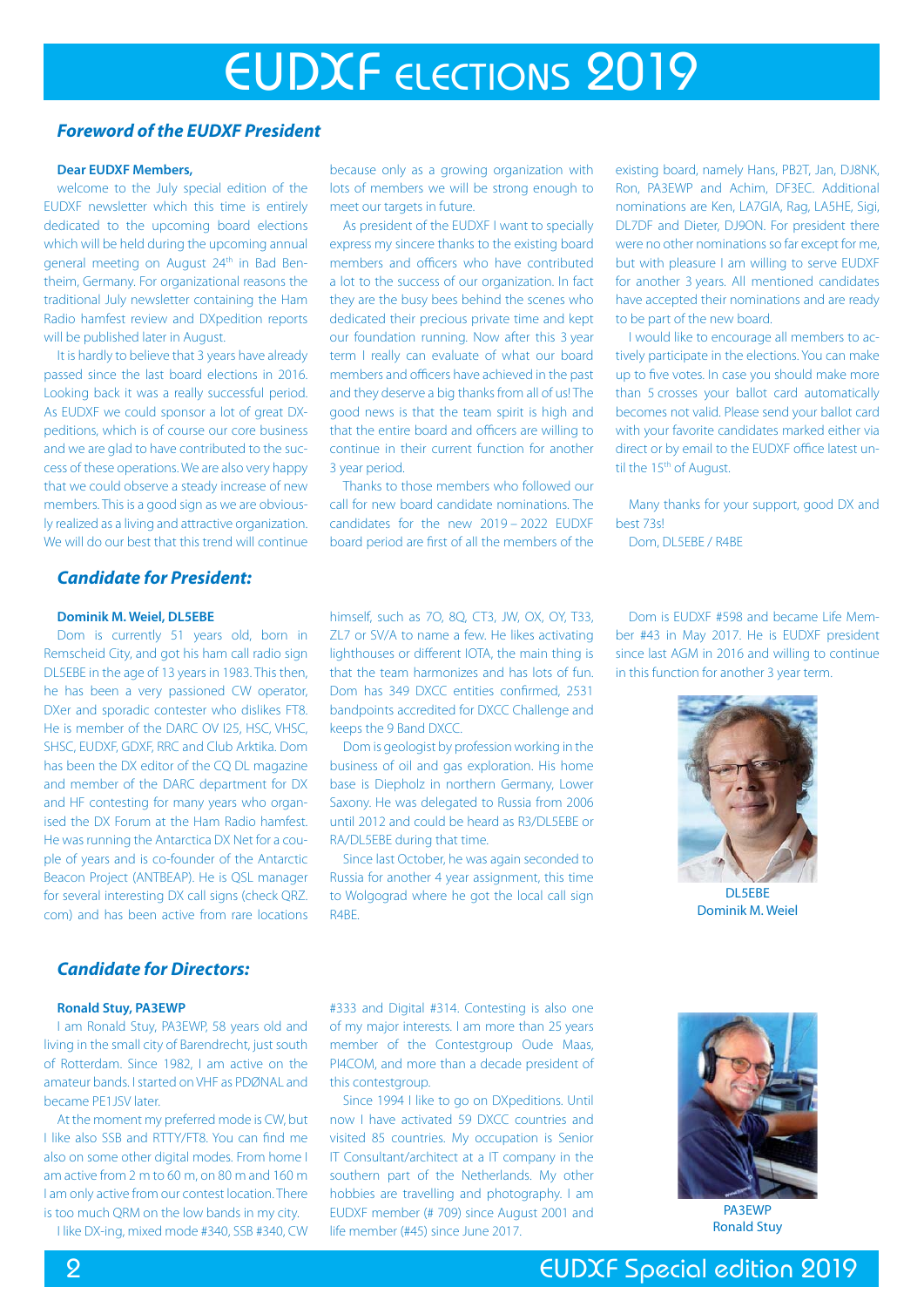# EUDXF ELECTIONS 2019



**PR2T** Hans P. Blondeel Timmerman



DF3EC Prof. Dr. Achim Rogmann



DJ8NK Jan B.C. Harders



Dr. Dieter Messer

# **Hans P. Blondeel Timmerman, PB2T**

I am active in Amateur Radio since 1974 and was first licensed in 1980 as PE1EBF. After five years on VHF and UHF I upgraded to full licence and held the callsigns PA3EBT, PA7BT and PB2T. In 1997, I got involved in the work of the Dutch national amateur radio society VERON, where I served as PACC Contest Manager, HF Manager, Board Member and Vice President. In 2002, I was appointed on the IARU Region 1 Executive Committee. Initially I was responsible for meetings in ITU and CEPT. From 2008 until 2014 I served as IARU Region 1 President and from 2017 as Secretary. In February 2015 I became

### **Prof. Dr. Achim Rogmann, DF3EC**

Achim received his ham radio licence in 1977 and is member (# 11) of the EUDXF from the very beginning. Since 1998 he is proud life member of EUDXF (# 11). From 1995 to 2004 he served as President of EUDXF. Since he handed over this office to Hans, PB2T, he is currently member of EUDXF's Board of Directors. Achim is a enthusiastic DXer and operates almost in CW. He knows pile ups from both sides as he conducted DXpeditions to a number of – mostly African – countries but also to the Middle East

Director of the Yasme Foundation and in April 2016 I was appointed as IARU Satellite Advisor. I am still active in spectrum defence, currently working on the worldwide harmonisation of 50-54 MHz.

My wife Margreet, K2XYL, and I like to travel, always looking for an opportunity to activate a new one. Having operated from 89 DXCC entities, of which three are deleted ones, I am still working on my "reverse" DXCC.

I am EUDXF member (# 687) since August 2000 and Life Member (# 28) since July 2005. I was EUDXF President from 2004 to 2016 and am currently Board Member since 2016.

(E4/DF3EC). From time to time he is active from his second QTH in Fremantle, Western Australia (VK6ZZ). Achim is a strong supporter of the idea to have a joint and strong European DX Foundation rather than a multitude of smaller associations. In his professional life he also deals with building the european house as he teaches European Union law at a German university.

# **Jan B. C. Harders, DJ8NK**

I am Jan Harders, DJ8NK, born in 1937 and live in Hamburg as a retired IT-manager. In 1962 I received my ham radio license for the HF bands. I am active on all bands from 6 to 160 m, DX enthusiast with DXCC Honor Roll #1 and a DXCC score of MIXED 340, CW 339, SSB 340 and RTTY 332. I had great fun with a lot of thrill chasing DX and climbing up the DXCC ladder. Finally, I wished to pay something back to the DX community and therefore went on many DXpeditions to rare islands and countries all over the globe. I had great fun! But I also wished to serve in a DX club. So I became a member of the EUDXF in 1988 (#110), life member in 2000 (#15) and member of EUDXF's Board of Directors in 2004 and would be happy to continue this work.

### **Dr. Dieter Messer, DJ9ON**

Born in 1945, I got my radio amateur license as a youngster in 1964. Married with my wife Dagmar we live in Odenthal near Cologne. Our 3 children are grown and found good jobs in New York, Chicago and Bonn. I worked as chemist with German and US companies in the chemical industry as Plant Manager and Manufacturing Director up to my retirement. There are no work relationships to Ham Radio – I am a genuine amateur. Since 55 years I am active operator on all bands from 160 m – 70 cm, especially on 6 m and 160 to fill my gaps for the DXCC Challenge. My preferred mode is CW, but if needed I also work SSB and RTTY and now FT8. I achieved DXCC Honor Roll #1, 10 Band DXCC

and a lot more. In the 70ies I started my career as DXpeditioner. Major events were PYØZSD, DJ9ON/S9, 3D2CR, J59ON, 7P8AA, VP6DIA, TX9, 3D2ØCR and PJ2/DJ9ON. I am EUDXF member (# 27) from the very beginning, proud EUDXF life member, served as Member of EUDXF´s Board of Directors for more than ten years and now serve as ARRL Card Checker.